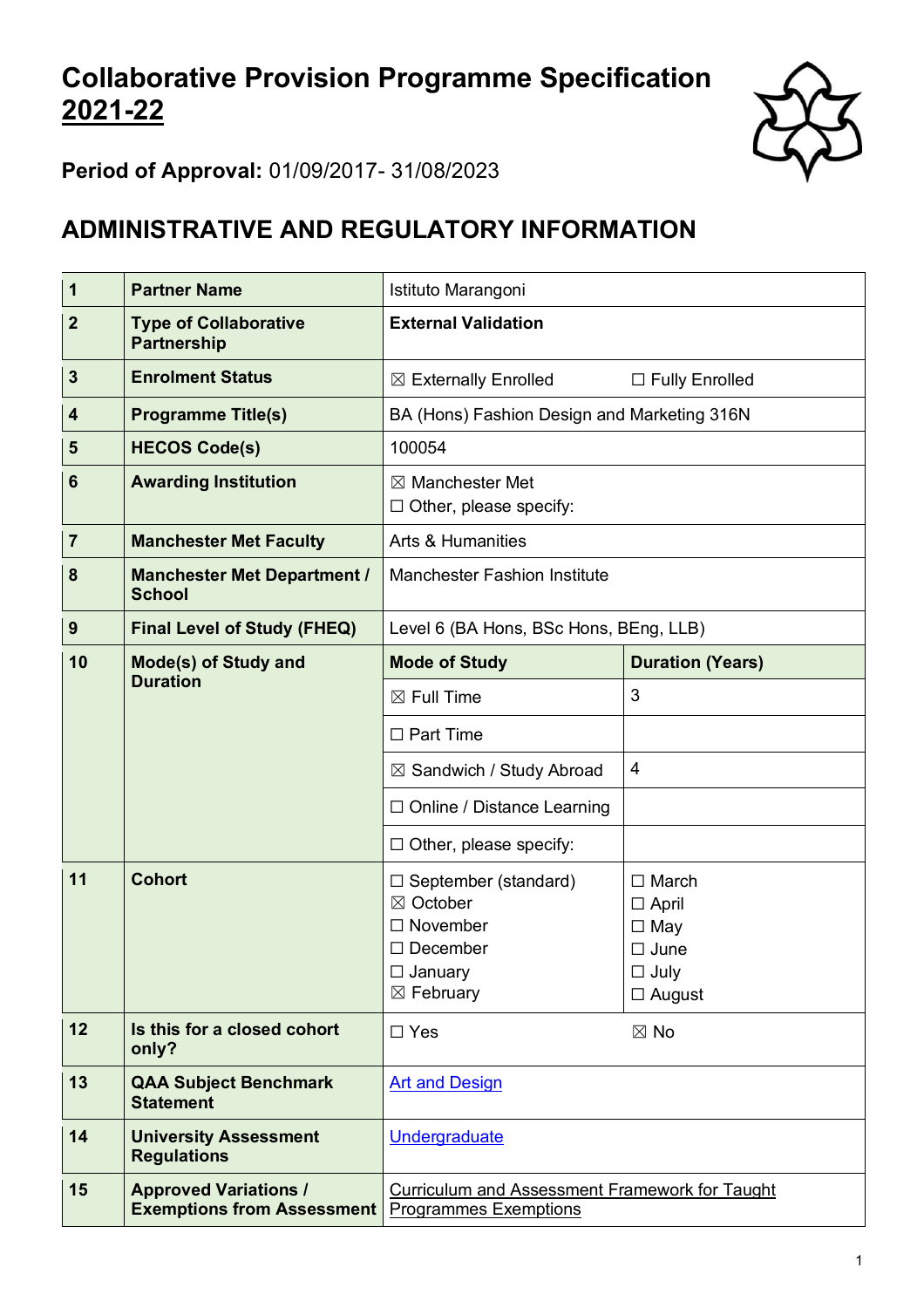|    | <b>Regulations and/or</b><br><b>Curriculum and Assessment</b><br><b>Framework for Taught</b><br><b>Programmes</b> | Collaborative partners are exempt from regulations 3.9, 3.13<br>$-3.17$ and $3.25 - 3.28$<br>Regulation 4.12 has been re-worded for collaborative<br>partners. The approved wording is as follows:                                                                                                      |                                                                                                                                                                                                                                                                                                                                                                                                                                                                                                                                                                                                                                                                                                                                                                                                                                                                                                                                                 |     |       |                     |  |
|----|-------------------------------------------------------------------------------------------------------------------|---------------------------------------------------------------------------------------------------------------------------------------------------------------------------------------------------------------------------------------------------------------------------------------------------------|-------------------------------------------------------------------------------------------------------------------------------------------------------------------------------------------------------------------------------------------------------------------------------------------------------------------------------------------------------------------------------------------------------------------------------------------------------------------------------------------------------------------------------------------------------------------------------------------------------------------------------------------------------------------------------------------------------------------------------------------------------------------------------------------------------------------------------------------------------------------------------------------------------------------------------------------------|-----|-------|---------------------|--|
|    |                                                                                                                   | All assessment components within a Programme must be<br>categorised as either 'assignment' or 'examination'. The<br>overall split of assessment for each level, and more detailed<br>assessment strategies, will be defined and approved through<br>Collaborative Programme Approval and Review Events. |                                                                                                                                                                                                                                                                                                                                                                                                                                                                                                                                                                                                                                                                                                                                                                                                                                                                                                                                                 |     |       |                     |  |
| 16 | <b>Learning &amp; Teaching Delivery</b>                                                                           | <b>Scheduled</b><br>Independent<br><b>Placement</b><br>Level                                                                                                                                                                                                                                            |                                                                                                                                                                                                                                                                                                                                                                                                                                                                                                                                                                                                                                                                                                                                                                                                                                                                                                                                                 |     |       |                     |  |
|    |                                                                                                                   | $\overline{4}$                                                                                                                                                                                                                                                                                          | 50%<br>$0\%$<br>50%                                                                                                                                                                                                                                                                                                                                                                                                                                                                                                                                                                                                                                                                                                                                                                                                                                                                                                                             |     |       |                     |  |
|    |                                                                                                                   | 5                                                                                                                                                                                                                                                                                                       | 50%                                                                                                                                                                                                                                                                                                                                                                                                                                                                                                                                                                                                                                                                                                                                                                                                                                                                                                                                             | 50% |       | $0\%$               |  |
|    |                                                                                                                   | 6                                                                                                                                                                                                                                                                                                       | 50%                                                                                                                                                                                                                                                                                                                                                                                                                                                                                                                                                                                                                                                                                                                                                                                                                                                                                                                                             | 50% |       | $0\%$               |  |
|    |                                                                                                                   | Sandwich<br>Year                                                                                                                                                                                                                                                                                        | 0%                                                                                                                                                                                                                                                                                                                                                                                                                                                                                                                                                                                                                                                                                                                                                                                                                                                                                                                                              | 0%  |       | 100%                |  |
| 17 | <b>Assessment Methods</b>                                                                                         | Level                                                                                                                                                                                                                                                                                                   | <b>Assignment</b>                                                                                                                                                                                                                                                                                                                                                                                                                                                                                                                                                                                                                                                                                                                                                                                                                                                                                                                               |     |       | <b>Examinations</b> |  |
|    |                                                                                                                   | 4                                                                                                                                                                                                                                                                                                       | 100%                                                                                                                                                                                                                                                                                                                                                                                                                                                                                                                                                                                                                                                                                                                                                                                                                                                                                                                                            |     | 0%    |                     |  |
|    |                                                                                                                   | 5                                                                                                                                                                                                                                                                                                       | 100%                                                                                                                                                                                                                                                                                                                                                                                                                                                                                                                                                                                                                                                                                                                                                                                                                                                                                                                                            |     | 0%    |                     |  |
|    |                                                                                                                   | 6                                                                                                                                                                                                                                                                                                       | 100%                                                                                                                                                                                                                                                                                                                                                                                                                                                                                                                                                                                                                                                                                                                                                                                                                                                                                                                                            |     | $0\%$ |                     |  |
| 18 | <b>Entry Requirements</b>                                                                                         | or<br>or<br>or<br>equivalent)<br>or<br>or<br>or<br>or                                                                                                                                                                                                                                                   | The normal minimum age for entry shall be 18 years.<br>The normal entry requirements is:<br>• recognised foundation course at QCF level 3<br>• minimum of 80 UCAS tariff points<br>• International Baccalaureate (or equivalent)<br>• BTEC Higher National Diploma or Certificate (MMP or<br>• BTEC National Diploma (or equivalent)<br>• Scottish Certificate of Education with passes in the three<br>subjects at Higher Grade (C or above) and two subjects at<br>Standard Grade (3 or above)<br>• Recognised foundation course at FHEQ Level 3 (including<br>MMU recognised Istituto Marangoni Milano Foundation year<br>course in Design and Fashion)<br>• Irish Leaving Certificate with a minimum of 4 at grade C or<br>above at Higher/Honours Level<br>The Admissions panel may accept other qualifications as are<br>deemed to be acceptable in lieu of the specified above.<br>Students who complete the Certificate of Achievement: |     |       |                     |  |
|    |                                                                                                                   |                                                                                                                                                                                                                                                                                                         | Foundation in Fashion at Istituto Marangoni London will have<br>guaranteed progression onto BA (Hons) Fashion Design and                                                                                                                                                                                                                                                                                                                                                                                                                                                                                                                                                                                                                                                                                                                                                                                                                        |     |       |                     |  |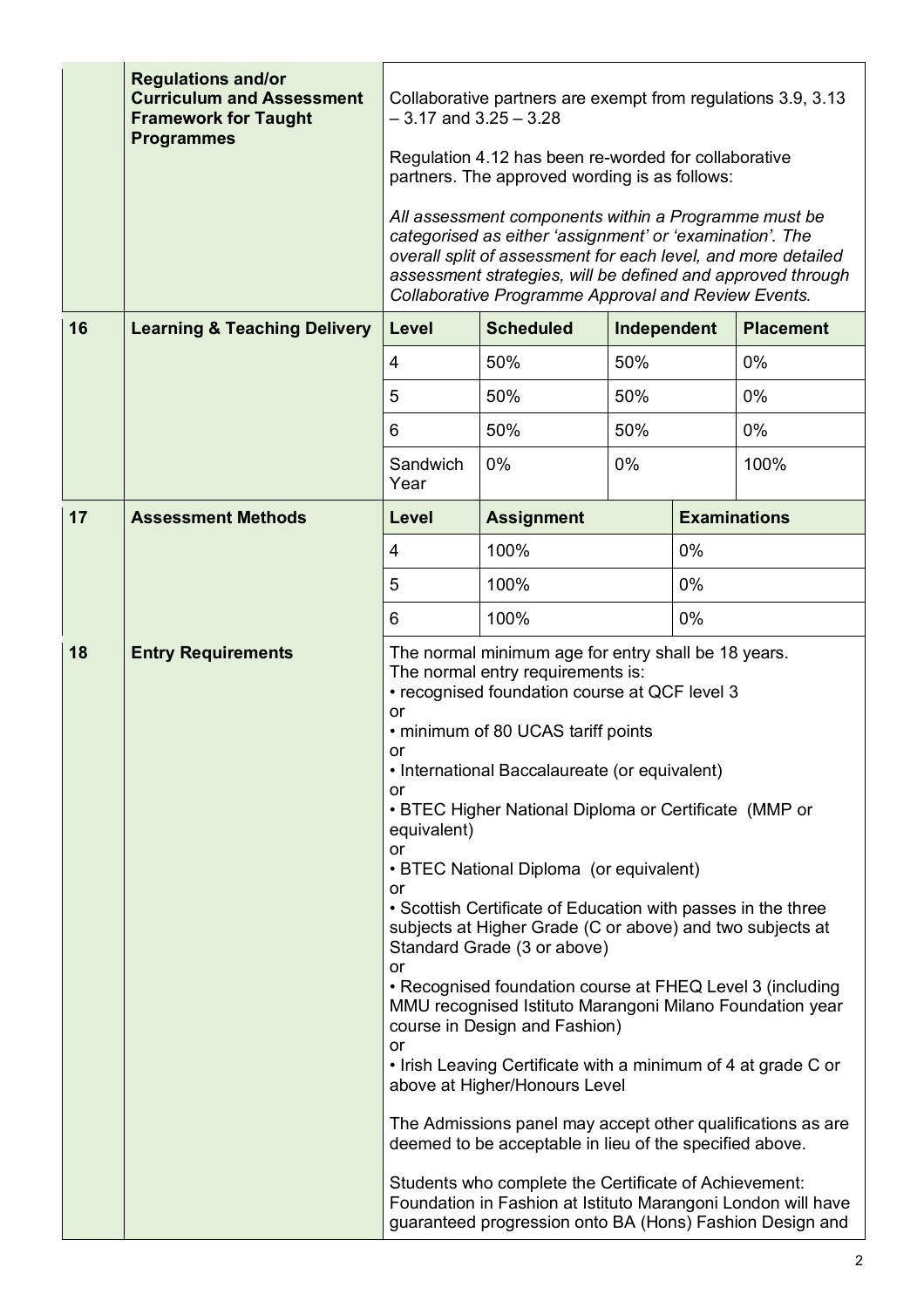| Marketing, provided they have the required L4 English entry<br>requirement.                                                                                                                                                                                                                                                                                                                                                                                                                                                                           |
|-------------------------------------------------------------------------------------------------------------------------------------------------------------------------------------------------------------------------------------------------------------------------------------------------------------------------------------------------------------------------------------------------------------------------------------------------------------------------------------------------------------------------------------------------------|
| <b>International Applicants</b><br>International applicants, for Level 4, must have sufficient<br>command of English to meet the requirements of the<br>programme in every respect. If they have previously studied in<br>the UK students are normally expected to have attained either<br>a grade c or above in GCSE English Language or the<br>equivalent. Other international applicants, for whom English is<br>not their first language, IELTS at grade 6 (with no element<br>below 5.5) is a requirement for the admission to the<br>programme. |

## **Awards**

| 19 | <b>Final Award Title(s)</b>        |                                                               | BA (Hons) Fashion Design and Marketing (316N)<br>BA (Hons) Fashion Design and Marketing (sandwich) (316P) |       |  |  |  |
|----|------------------------------------|---------------------------------------------------------------|-----------------------------------------------------------------------------------------------------------|-------|--|--|--|
| 20 | <b>Interim Exit Award Title(s)</b> | Cert HE Fashion Design<br>Dip HE Fashion Design and Marketing |                                                                                                           |       |  |  |  |
| 21 | <b>Main Location of Study</b>      | <b>Manchester Met</b><br>Level<br><b>Partner</b>              |                                                                                                           |       |  |  |  |
|    |                                    | 4                                                             | 100%                                                                                                      | $0\%$ |  |  |  |
|    |                                    | 5                                                             | 100%                                                                                                      | $0\%$ |  |  |  |
|    |                                    | 6                                                             | 100%                                                                                                      | 0%    |  |  |  |

## **Articulation Arrangements**

| 22 | <b>Articulation Arrangements</b> | <b>Details of Arrangements</b>                                                                                                                                                                                        |  |  |
|----|----------------------------------|-----------------------------------------------------------------------------------------------------------------------------------------------------------------------------------------------------------------------|--|--|
|    |                                  | Istituto Marangoni Mumbai School, Istituto Marangoni<br>Shanghai Training Centre, Istituto Marangoni Shenzhen<br><b>Training Centre</b>                                                                               |  |  |
|    |                                  | Students who successfully complete their first year of study<br>on the Undergraduate Progression Course in Fashion Design<br>will be given entry to the second year of the BA (Hons)<br>Fashion Design and Marketing. |  |  |

## **Professional, Statutory and Regulatory Bodies**

| 23 | Accrediting and / or<br>associated PSRB(s)                                     | N/A |
|----|--------------------------------------------------------------------------------|-----|
| 24 | Date, outcome & period of<br>approval of last PSRB<br>approval / accreditation | N/A |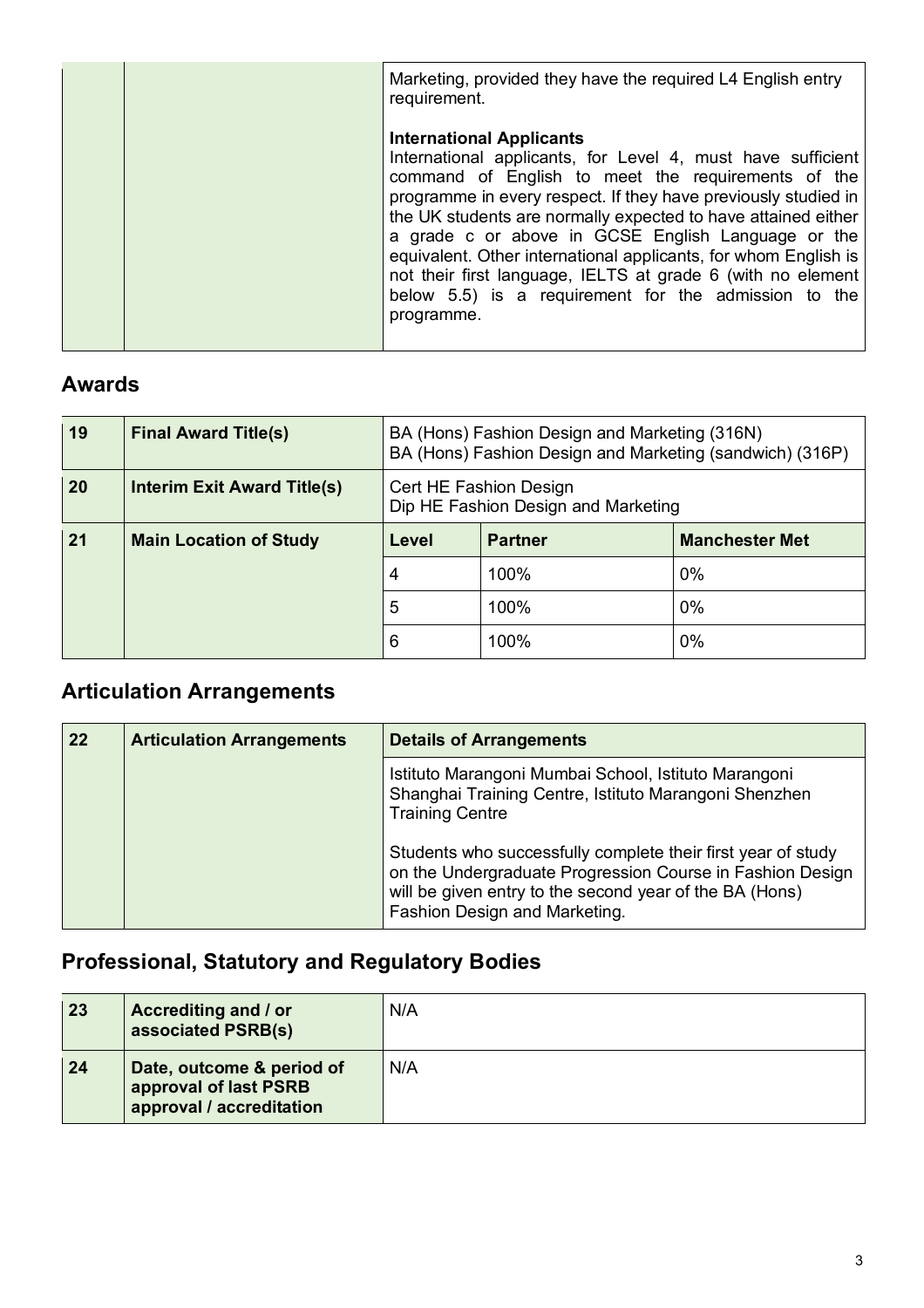## **Programme Outcomes**

| 25           | <b>Final Award Learning Outcomes</b>                                                                                                                                                                                                                                                                                                                     |                                                                                                                        |  |  |  |  |  |  |
|--------------|----------------------------------------------------------------------------------------------------------------------------------------------------------------------------------------------------------------------------------------------------------------------------------------------------------------------------------------------------------|------------------------------------------------------------------------------------------------------------------------|--|--|--|--|--|--|
|              | <b>Part A - Knowledge and Critical Understanding</b>                                                                                                                                                                                                                                                                                                     |                                                                                                                        |  |  |  |  |  |  |
|              | By the end of the programme students are expected to have<br>knowledge and critical understanding of:                                                                                                                                                                                                                                                    | Assessed by:                                                                                                           |  |  |  |  |  |  |
| 25.1<br>25.2 | Develop critical evaluation of the environmental and social impact<br>of the fashion industry on a global scale and have a commitment<br>to ethical and environmental improvement within ethical design<br>concepts.<br>How to apply theoretical understanding to practise within a<br>working environment (only applicable for sandwich year students). | Assignments – may<br>include:<br>• Reflective Journal<br>• Research Folder<br>• Essay<br>• Portfolio<br>• Presentation |  |  |  |  |  |  |
|              |                                                                                                                                                                                                                                                                                                                                                          | $\bullet$ Report<br>• Business Plan<br>• Research Proposal<br>• Dissertation                                           |  |  |  |  |  |  |
|              | <b>Part B - Skills and Attributes</b>                                                                                                                                                                                                                                                                                                                    |                                                                                                                        |  |  |  |  |  |  |
|              | The programme will ensure students will gain the following skills<br>and attributes:                                                                                                                                                                                                                                                                     | Assessed by:                                                                                                           |  |  |  |  |  |  |
| 25.3         | Be able to apply the creative, intellectual and technical skills<br>necessary to practice within the fashion design and marketing<br>industry                                                                                                                                                                                                            | Assignments - may<br>include:<br>• Reflective Journal                                                                  |  |  |  |  |  |  |
| 25.4         | The ability to analyse critically a variety of marketing strategies<br>designed and implemented by different types of organisations<br>operating within the fashion design industry                                                                                                                                                                      | • Research Folder<br>• Essay<br>• Portfolio                                                                            |  |  |  |  |  |  |
| 25.5         | The ability to evaluate national and international fashion markets,<br>organisations, opportunities and customers in manufacturing and<br>retail environments                                                                                                                                                                                            | • Presentation<br>$\bullet$ Report<br>• Business Plan                                                                  |  |  |  |  |  |  |
| 25.6         | An ability to collate and communicate ideas and information<br>appropriate to the subject area within the fashion design and<br>marketing industry                                                                                                                                                                                                       | • Research Proposal<br>• Dissertation                                                                                  |  |  |  |  |  |  |
| 25.7         | The problem-solving and concept-generating approaches required<br>by the fashion design and marketing industry for graduate<br>employment or education at postgraduate level                                                                                                                                                                             |                                                                                                                        |  |  |  |  |  |  |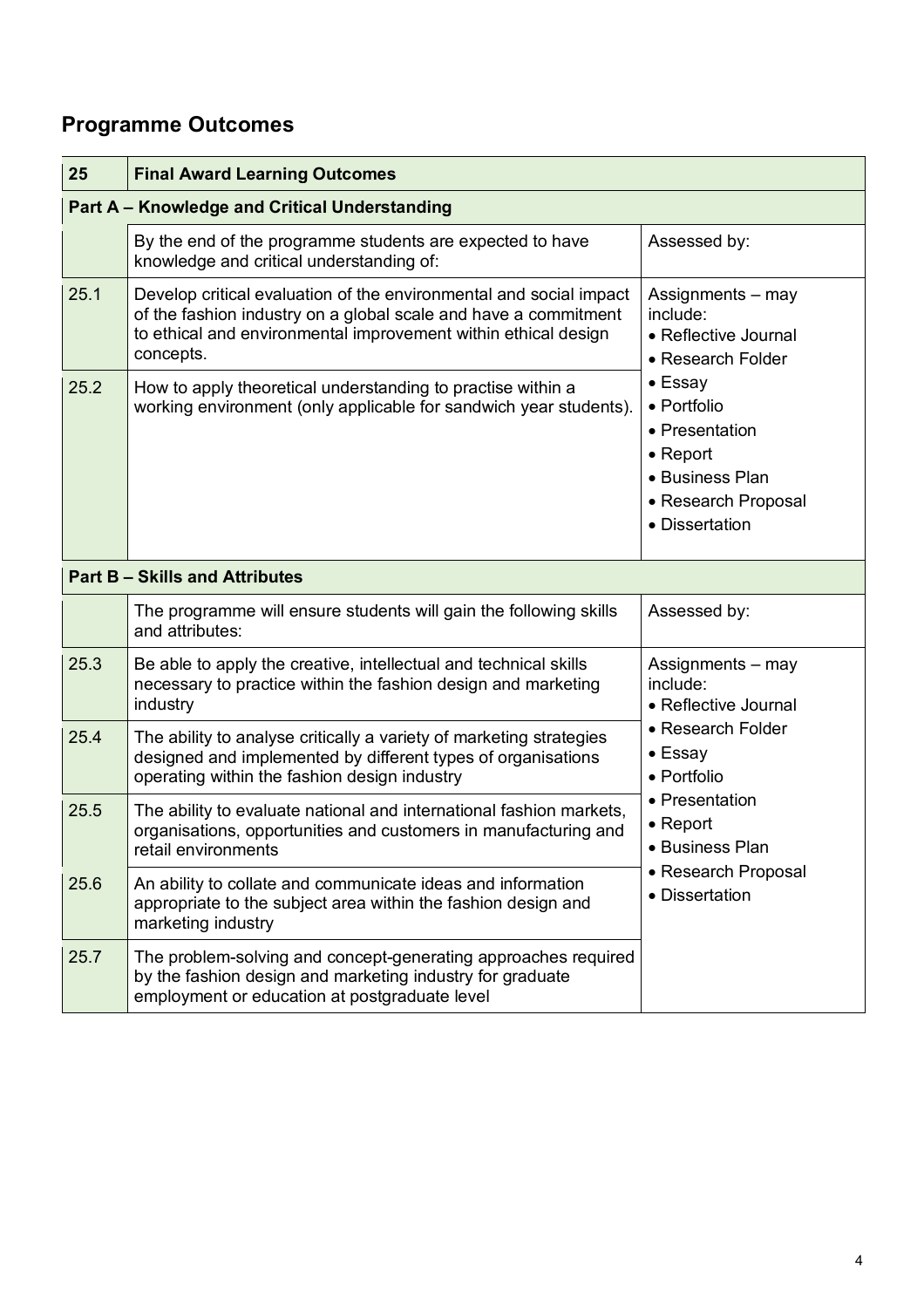## **Programme Structure**

**26 Course Unit Overview**

### **Level 4**

| <b>Core Course Units</b> |       |               |                                           |                  |                                                                                                                                                                                                                                                                        |                                 |  |
|--------------------------|-------|---------------|-------------------------------------------|------------------|------------------------------------------------------------------------------------------------------------------------------------------------------------------------------------------------------------------------------------------------------------------------|---------------------------------|--|
| Code                     | Occ   | <b>Status</b> | <b>Course Unit Title</b>                  | No of<br>credits | Home<br>Programme                                                                                                                                                                                                                                                      | <b>Outcomes</b><br>addressed    |  |
| 314Z0050                 | 1F9IC | Core          | <b>Fashion Drawing</b><br>Fundamentals    | 30               | BA (Hons)<br><b>Fashion Design</b><br>BA (Hons)<br><b>Fashion Design</b><br>and Marketing<br>BA (Hons)<br><b>Fashion Design</b><br>and<br>Womenswear<br>BA (Hons)<br><b>Fashion Design</b><br>and Menswear<br>BA (Hons)<br><b>Fashion Design</b><br>and<br>Accessories | 25.3, 25.6                      |  |
| 314Z0051                 | 1F9IC | Core          | <b>Fashion Design</b><br>Fundamentals     | 30               | BA (Hons)<br><b>Fashion Design</b><br>BA (Hons)<br><b>Fashion Design</b><br>and Marketing<br>BA (Hons)<br><b>Fashion Design</b><br>and<br>Womenswear<br>BA (Hons)<br><b>Fashion Design</b><br>and Menswear<br>BA (Hons)<br><b>Fashion Design</b><br>and<br>Accessories | 25.2, 25.5, 25.6                |  |
| 314Z0052                 | 1F9IC | Core          | <b>Fashion Collection</b><br>Fundamentals | 30               | BA (Hons)<br><b>Fashion Design</b><br>BA (Hons)<br><b>Fashion Design</b><br>and Marketing<br>BA (Hons)<br><b>Fashion Design</b><br>and<br>Womenswear<br>BA (Hons)<br><b>Fashion Design</b><br>and Menswear                                                             | 25.1, 25.3, 25.5,<br>25.6, 25.7 |  |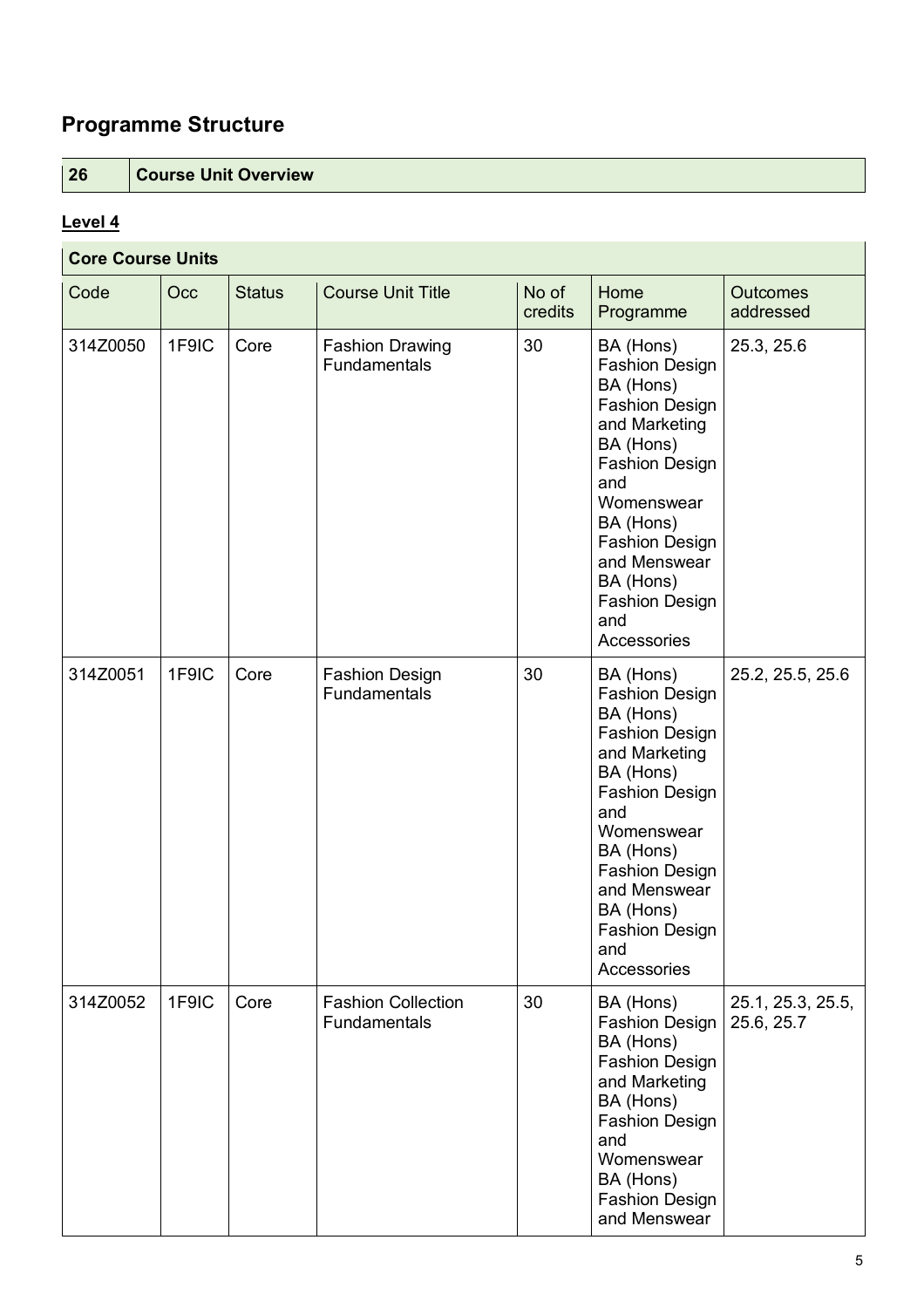|          |       |      |                               |    | BA (Hons)<br><b>Fashion Design</b><br>and<br>Accessories                                                                                                                                                                                                                                                                                                                                                                |                  |
|----------|-------|------|-------------------------------|----|-------------------------------------------------------------------------------------------------------------------------------------------------------------------------------------------------------------------------------------------------------------------------------------------------------------------------------------------------------------------------------------------------------------------------|------------------|
| 314Z0053 | 1F9IC | Core | History of Art and<br>Fashion | 30 | BA (Hons)<br><b>Fashion Design</b><br>BA (Hons)<br><b>Fashion Design</b><br>and Marketing<br>BA (Hons)<br><b>Fashion Design</b><br>and<br>Womenswear<br>BA (Hons)<br><b>Fashion Design</b><br>and Menswear<br>BA (Hons)<br><b>Fashion Design</b><br>and<br>Accessories<br>BA (Hons)<br><b>Fashion Styling</b><br>and Creative<br><b>Direction</b><br>BA (Hons)<br><b>Fashion Styling</b><br>and Visual<br>Merchandising | 25.1, 25.3, 25.6 |

Upon successful completion of this level, the interim exit award shall be: Cert HE Fashion Design

### **Level 5**

| <b>Core Course Units</b> |       |               |                                     |                  |                                                                                                                                                                                                                                                                        |                                       |  |
|--------------------------|-------|---------------|-------------------------------------|------------------|------------------------------------------------------------------------------------------------------------------------------------------------------------------------------------------------------------------------------------------------------------------------|---------------------------------------|--|
| Code                     | Occ   | <b>Status</b> | <b>Course Unit Title</b>            | No of<br>credits | Home<br>Programme                                                                                                                                                                                                                                                      | Outcomes<br>addressed                 |  |
| 315Z0091                 | 2F9IC | Core          | <b>Fashion Brand</b><br>Exploration | 30               | BA (Hons)<br><b>Fashion Design</b><br>BA (Hons)<br><b>Fashion Design</b><br>and Marketing<br>BA (Hons)<br><b>Fashion Design</b><br>and<br>Womenswear<br>BA (Hons)<br><b>Fashion Design</b><br>and Menswear<br>BA (Hons)<br><b>Fashion Design</b><br>and<br>Accessories | 25.3, 25.4, 25.6                      |  |
| 315Z1005                 | 2F9IC | Core          | Marketing in the Fashion<br>Sphere  | 30               | BA (Hons)<br><b>Fashion Design</b><br>and Marketing                                                                                                                                                                                                                    | 25.1, 25.3, 25.4,<br>25.5, 25.6, 25.7 |  |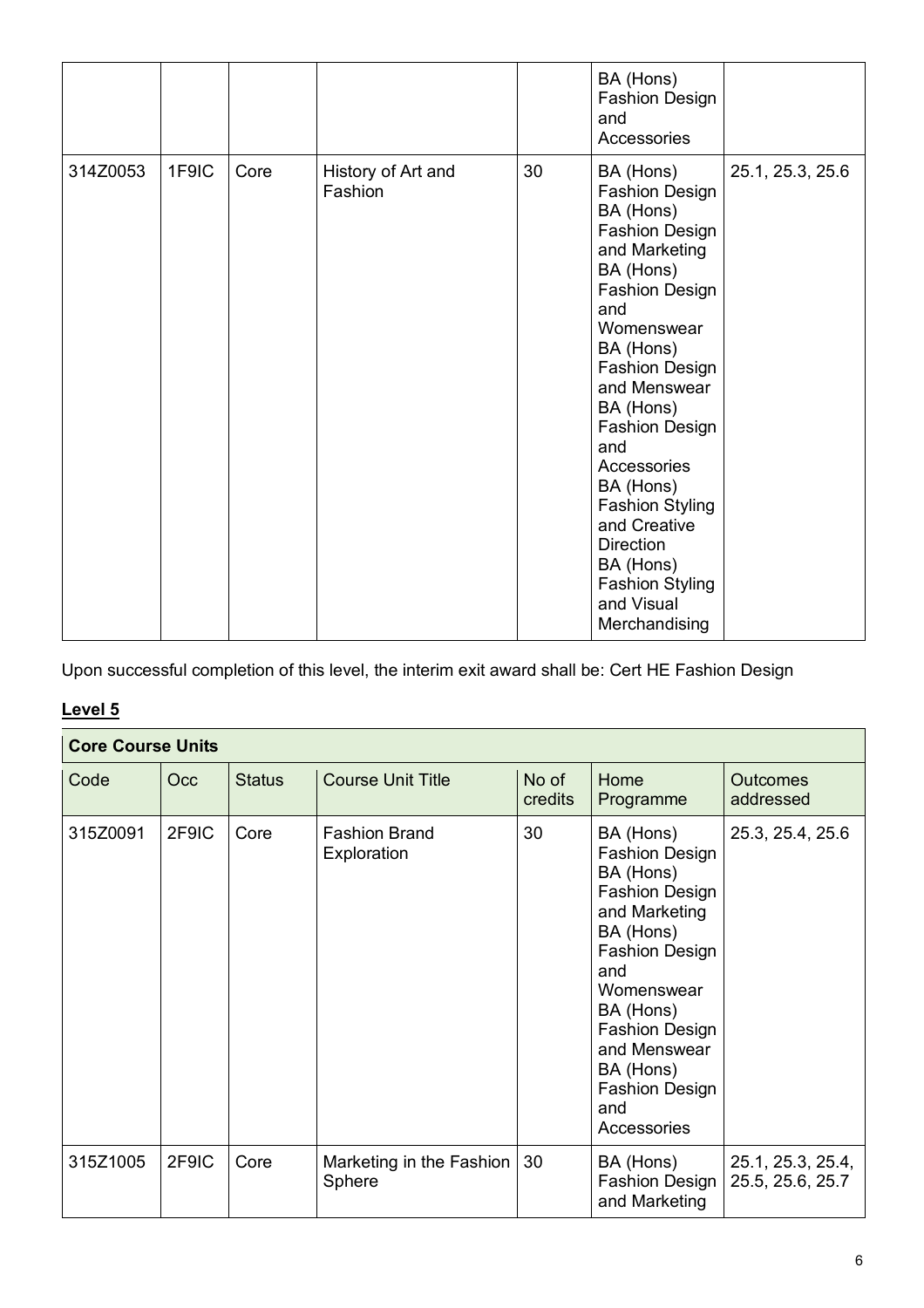| 315Z1006 | 2F9IC | Core | Crafting the Fashion<br>Market              | 30 | BA (Hons)<br>Fashion Design<br>and Marketing                                                                                                                                                                                                                                                                                                                                                              | 25.1, 25.3, 25.4,<br>25.5, 25.6, 25.7 |
|----------|-------|------|---------------------------------------------|----|-----------------------------------------------------------------------------------------------------------------------------------------------------------------------------------------------------------------------------------------------------------------------------------------------------------------------------------------------------------------------------------------------------------|---------------------------------------|
| 315Z0094 | 2F9IC | Core | Fashion, Art and<br><b>Cultural Context</b> | 30 | BA (Hons)<br><b>Fashion Design</b><br>BA (Hons)<br><b>Fashion Design</b><br>and Marketing<br>BA (Hons)<br><b>Fashion Design</b><br>and<br>Womenswear<br>BA (Hons)<br>Fashion Design<br>and Menswear<br>BA (Hons)<br>Fashion Design<br>and<br>Accessories<br>BA (Hons)<br><b>Fashion Styling</b><br>and Creative<br><b>Direction</b><br>BA (Hons)<br><b>Fashion Styling</b><br>and Visual<br>Merchandising | 25.1, 25.6, 25.7                      |

Upon successful completion of this level, the interim exit award shall be: DipHE Fashion Design and Marketing

### **Placement Year (Sandwich only)**

| <b>Core Course Units</b> |       |               |                          |                  |                                                                                                                                                                                                                                                                        |                              |  |
|--------------------------|-------|---------------|--------------------------|------------------|------------------------------------------------------------------------------------------------------------------------------------------------------------------------------------------------------------------------------------------------------------------------|------------------------------|--|
| Code                     | Occ   | <b>Status</b> | <b>Course Unit Title</b> | No of<br>credits | Home<br>Programme                                                                                                                                                                                                                                                      | <b>Outcomes</b><br>addressed |  |
| 31PLX0003                | 3S9IP | Core          | Placement                | 120              | BA (Hons)<br><b>Fashion Design</b><br>BA (Hons)<br><b>Fashion Design</b><br>and Marketing<br>BA (Hons)<br><b>Fashion Design</b><br>and<br>Womenswear<br>BA (Hons)<br><b>Fashion Design</b><br>and Menswear<br>BA (Hons)<br><b>Fashion Design</b><br>and<br>Accessories | 25.2                         |  |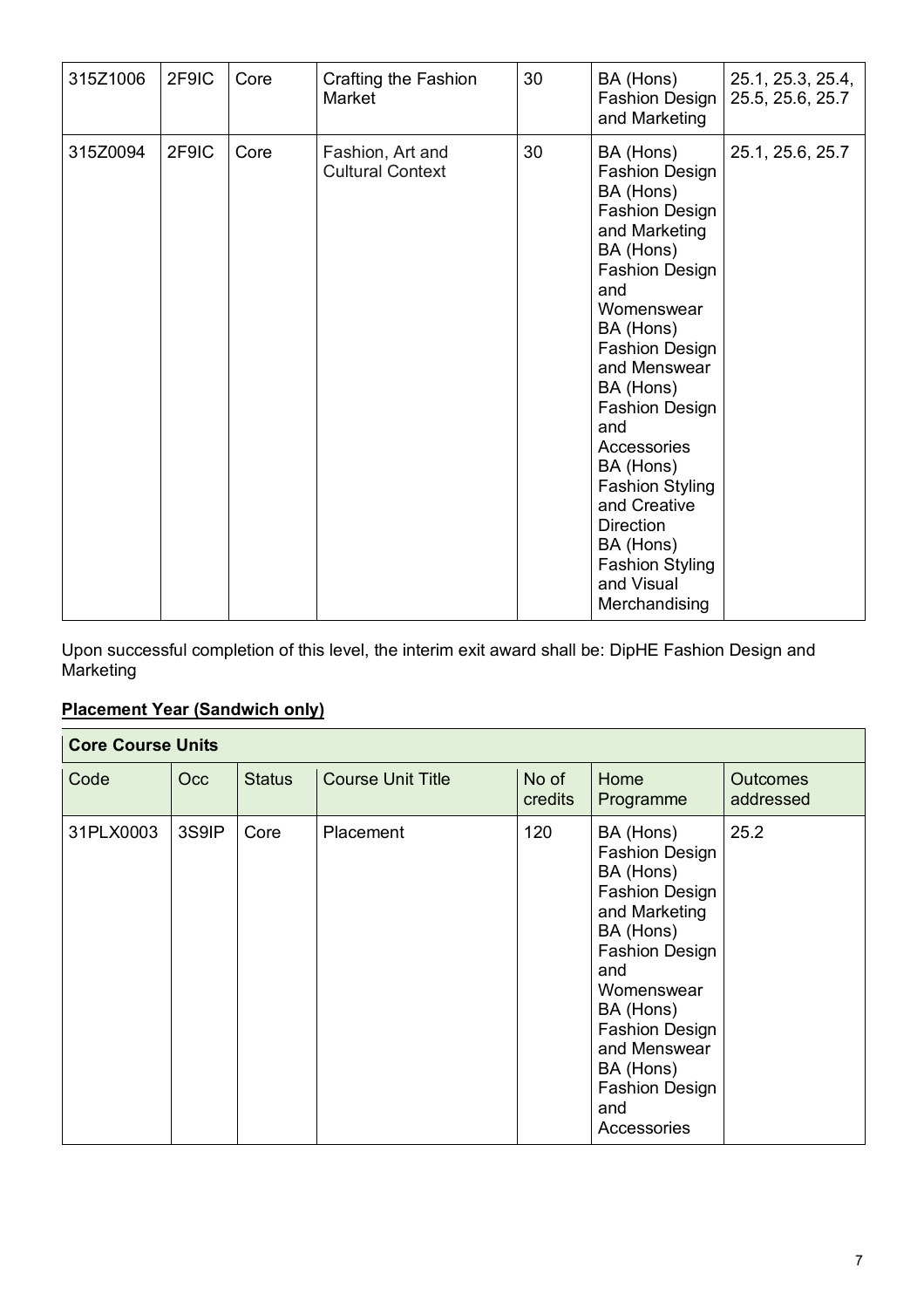#### **Level 6**

| <b>Core Course Units</b> |       |               |                                                                  |                  |                                                                                                                                                                                                                                                                                                                                                                                                                         |                                 |
|--------------------------|-------|---------------|------------------------------------------------------------------|------------------|-------------------------------------------------------------------------------------------------------------------------------------------------------------------------------------------------------------------------------------------------------------------------------------------------------------------------------------------------------------------------------------------------------------------------|---------------------------------|
| Code                     | Occ   | <b>Status</b> | <b>Course Unit Title</b>                                         | No of<br>credits | Home<br>Programme                                                                                                                                                                                                                                                                                                                                                                                                       | <b>Outcomes</b><br>addressed    |
| 316Z0071                 | 3F9IC | Core          | Personal Research and<br><b>Product Management</b>               | 30               | BA (Hons)<br><b>Fashion Design</b><br>and Marketing                                                                                                                                                                                                                                                                                                                                                                     | 25.3, 25.4, 25.5,<br>25.6, 25.7 |
| 316Z0072                 | 3F9IC | Core          | <b>Final Major Project</b><br><b>Fashion Design</b><br>Marketing | 60               | BA (Hons)<br><b>Fashion Design</b><br>and Marketing                                                                                                                                                                                                                                                                                                                                                                     | 25.3, 25.4, 25.5,<br>25.6, 25.7 |
| 316Z0064                 | 3F9IC | Core          | <b>Final Dissertation</b>                                        | 30               | BA (Hons)<br><b>Fashion Design</b><br>BA (Hons)<br><b>Fashion Design</b><br>and Marketing<br>BA (Hons)<br><b>Fashion Design</b><br>and<br>Womenswear<br>BA (Hons)<br><b>Fashion Design</b><br>and Menswear<br>BA (Hons)<br><b>Fashion Design</b><br>and<br>Accessories<br>BA (Hons)<br><b>Fashion Styling</b><br>and Creative<br><b>Direction</b><br>BA (Hons)<br><b>Fashion Styling</b><br>and Visual<br>Merchandising | 25.3, 25.4, 25.5,<br>25.6, 25.7 |

Upon successful completion of this level, the exit award shall be: BA (Hons) Fashion Design and **Marketing** 

| Are any of these course units delivered across other programmes? | Yes |
|------------------------------------------------------------------|-----|
|------------------------------------------------------------------|-----|

**27 Programme Structure Map**

#### **Level 4- October Intake (London and Paris)**

| <b>Term One (Oct-Dec)</b>           | <b>Term Two (Jan- Mar)</b>         | <b>Term Three (Apr- Jun)</b> |  |
|-------------------------------------|------------------------------------|------------------------------|--|
| <b>Fashion Drawing Fundamentals</b> | <b>Fashion Design Fundamentals</b> | <b>Fashion Collection</b>    |  |
| $(30 \text{ credits})$              | $(30 \text{ credits})$             | <b>Fundamentals</b>          |  |
|                                     |                                    | $(30 \text{ credits})$       |  |
| History of Art and Fashion          |                                    |                              |  |
| (30 credits) (Oct-Dec)              |                                    |                              |  |

#### **Level 4- February Intake (London only)**

| <b>Term One (Feb-Mar)</b> | <b>Term Two (Apr-Jun)</b> | <b>Term Three (Jul- Aug)</b> |
|---------------------------|---------------------------|------------------------------|
|                           |                           |                              |